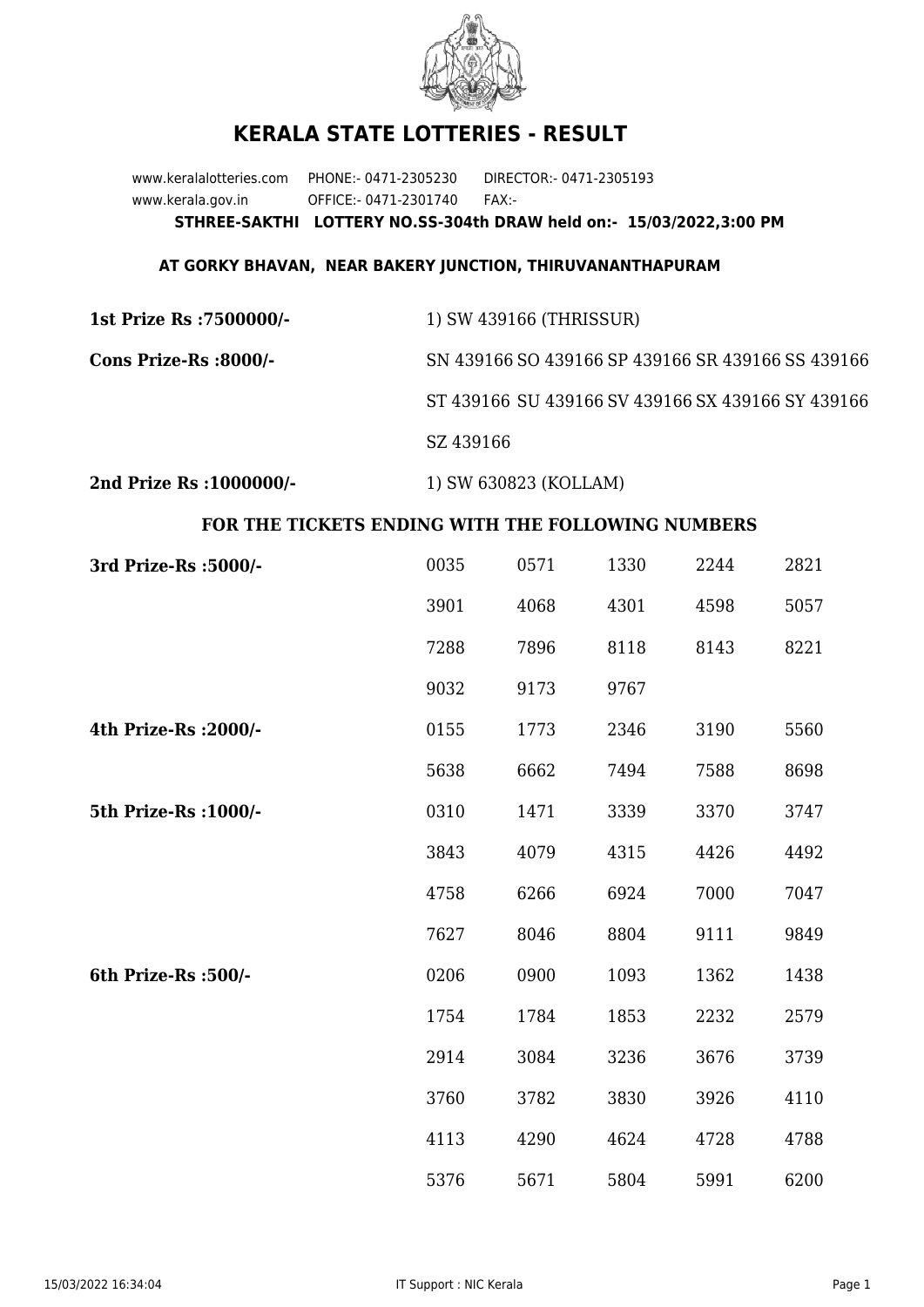|                      | 6209 | 6389 | 6451 | 6636 | 6712 |
|----------------------|------|------|------|------|------|
|                      | 6722 | 6796 | 6963 | 6964 | 7026 |
|                      | 7583 | 7739 | 7798 | 7805 | 8124 |
|                      | 8152 | 8165 | 8507 | 8519 | 8662 |
|                      | 9448 | 9830 |      |      |      |
| 7th Prize-Rs : 200/- | 0284 | 0408 | 0459 | 0611 | 0658 |
|                      | 0718 | 0978 | 1007 | 1082 | 1210 |
|                      | 1907 | 2203 | 2679 | 2822 | 3104 |
|                      | 3129 | 3214 | 3228 | 3591 | 3806 |
|                      | 3921 | 4433 | 4671 | 4924 | 5360 |
|                      | 5614 | 5777 | 6488 | 6917 | 7073 |
|                      | 7970 | 8035 | 8249 | 8421 | 8709 |
|                      | 8897 | 9025 | 9533 | 9625 | 9643 |
|                      | 9725 | 9748 | 9762 | 9771 | 9841 |
| 8th Prize-Rs : 100/- | 0000 | 0072 | 0214 | 0411 | 0428 |
|                      | 0444 | 0564 | 0778 | 0893 | 0944 |
|                      | 0946 | 0982 | 1010 | 1411 | 1533 |
|                      | 1596 | 1650 | 1656 | 1709 | 1760 |
|                      | 1765 | 1837 | 1897 | 1915 | 1927 |
|                      | 1984 | 1989 | 2093 | 2125 | 2175 |
|                      | 2186 | 2452 | 2464 | 2477 | 2555 |
|                      | 2622 | 2819 | 2859 | 3101 | 3172 |
|                      | 3255 | 3291 | 3340 | 3374 | 3410 |
|                      | 3411 | 3465 | 3571 | 3578 | 3757 |
|                      | 3795 | 3820 | 3833 | 3853 | 3970 |
|                      | 4161 | 4239 | 4262 | 4299 | 4454 |
|                      | 4545 | 4869 | 5104 | 5110 | 5325 |
|                      | 5332 | 5446 | 5482 | 5497 | 5529 |
|                      | 5589 | 5594 | 5718 | 5759 | 5800 |